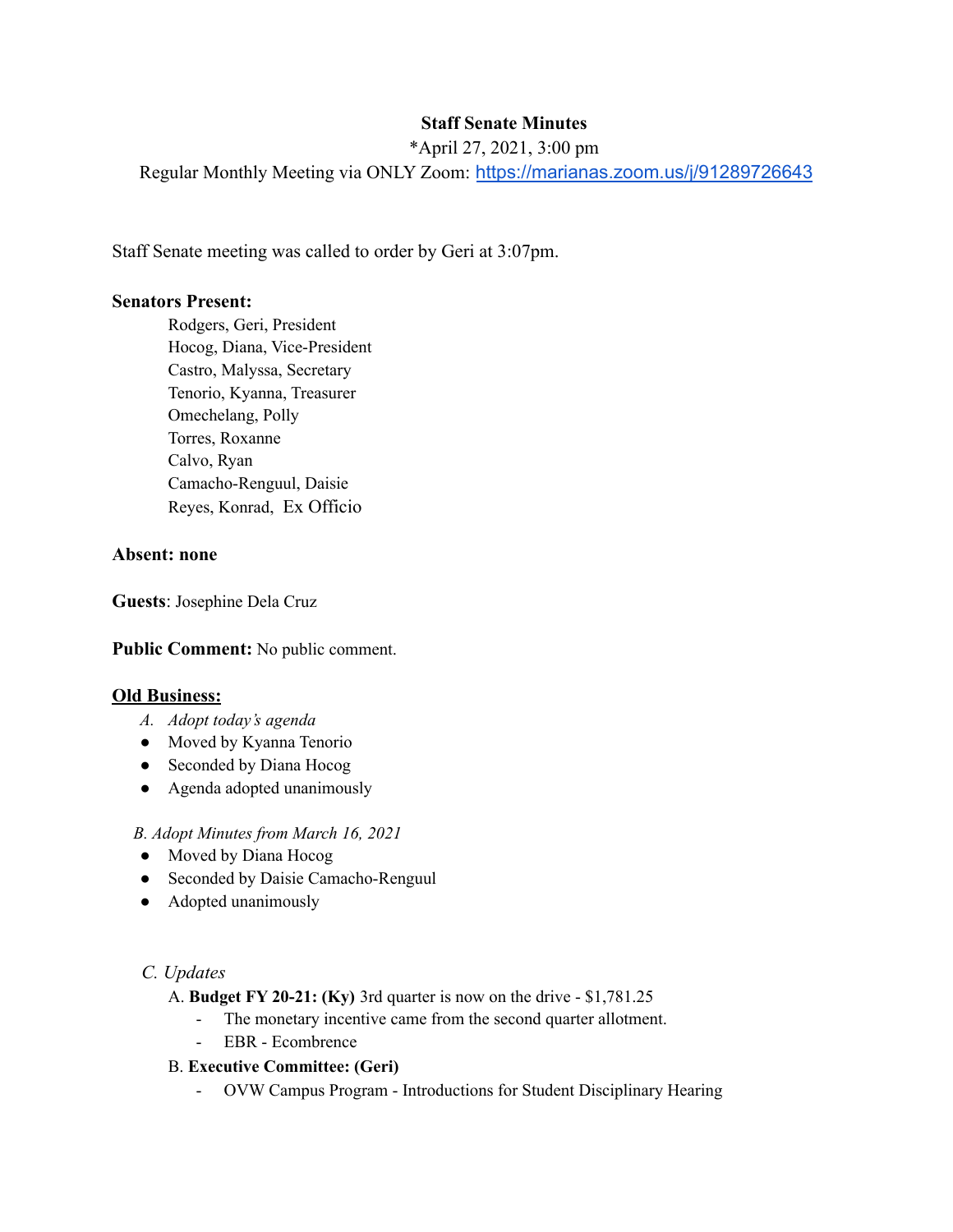Committee (met March 16.

- Governance Review Task Force (GRTF)-weekly meetings that began April 23 with the purpose of clarifying participatory (not shared) governance & to revise the Institutional Excellence Guide (2014)

## **ANNOUNCEMENTS:**

- April 28 & 30 (Thursday and Friday): Interviews by the Board of the 5 presidential candidates
- May 5 (Wednesday): Accreditation Updates at the e-Campus Assembly
- May Pending coffee connection for Faculty
- May 21 (Friday): Graduation
	- Ceremonies for both class of 2020 and class of 2021.
	- 3 venues Hyatt, World Resort, and Crown Plaza, simulcast
- June: Elections
- May-June Staff of the 2nd Quarter (see next slide)

\*\*Senator Representation: HRO will provide listing as to employee representation

## C. **Policy Committee: (Ryan)**

- Notice for the second Staff of the Quarter will be sent out the 1st week of June.
	- April, May and June
	- Announcement will be made last week of June and Coffee Connection will be July 2nd
- The biggest concern is that staff will be confused on what is for Staff of the Quarter and what is for new Staff Senate member

## *C. Motion to adopt May 24th to June 4th for 2nd quarter Staf Nominations*

- Moved by Ryan Calvo
- Seconded by Daisie Camacho-Renguul
- Adopted unanimously

## **D. Ad Hoc (Rox)**

- No updates.

## **E. Bylaws**

- Ms. Geri mentioned that the College Council will be looking into governance and will have a page devoted to institutional excellence guides for every single governance body and committee.
	- The College Council will reach out to get our input if anything in the institutional excellence guide needs to be fixed concerning the bylaws. Regarding: the eight members but we have nine members

## F. Appreciation Celebrations: